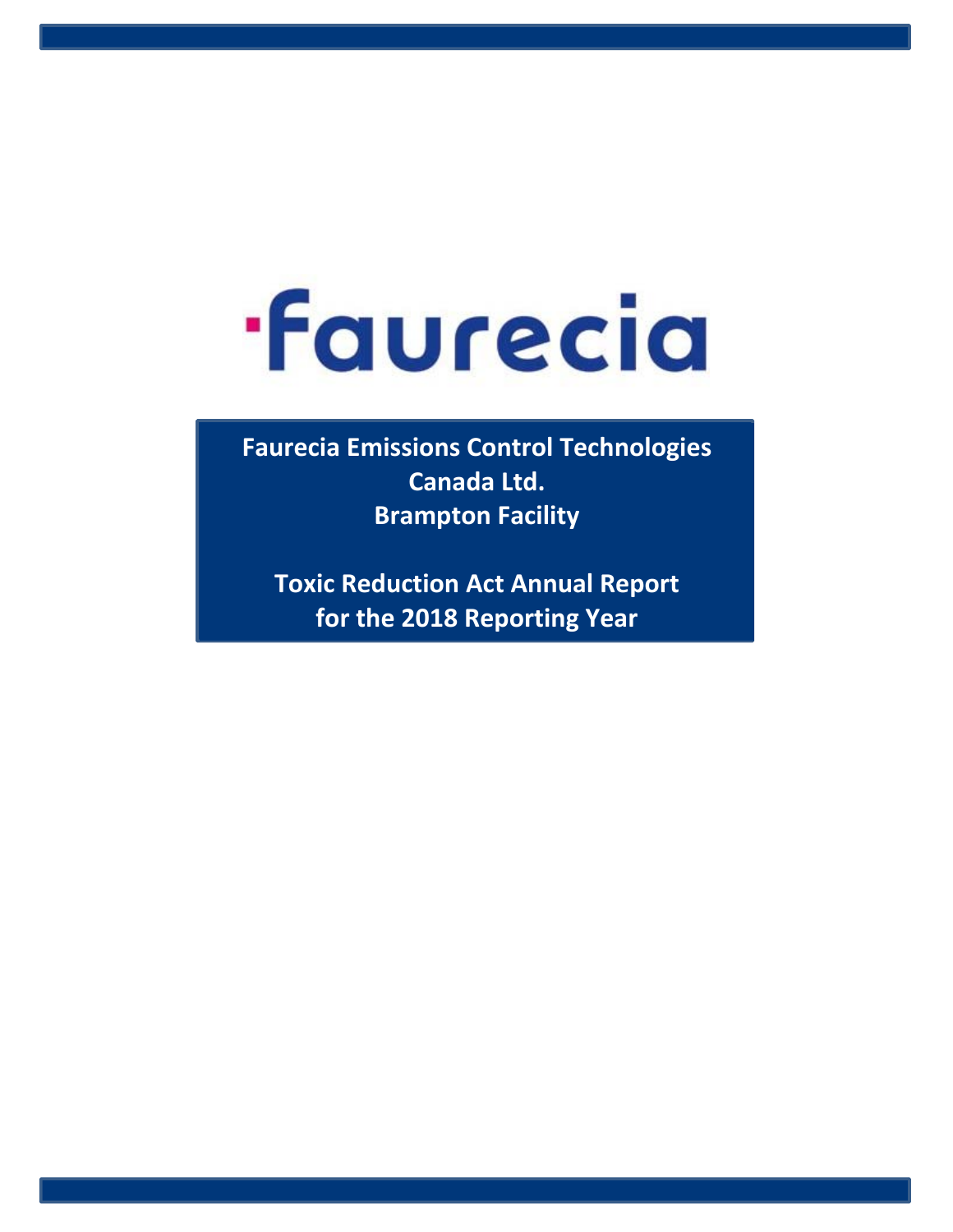## **Basic Facility Information**

| <b>Facility Identification and Site Address</b>                             |                                                               |                                                                                                               |  |  |  |  |  |  |  |  |  |  |  |
|-----------------------------------------------------------------------------|---------------------------------------------------------------|---------------------------------------------------------------------------------------------------------------|--|--|--|--|--|--|--|--|--|--|--|
| <b>Company Name</b>                                                         | Faurecia Emissions Control Technologies Canada Ltd.           |                                                                                                               |  |  |  |  |  |  |  |  |  |  |  |
| <b>Facility Name</b>                                                        | <b>Brampton Facility</b>                                      |                                                                                                               |  |  |  |  |  |  |  |  |  |  |  |
|                                                                             | <b>Physical Address:</b>                                      | Mailing Address: (if different)                                                                               |  |  |  |  |  |  |  |  |  |  |  |
| <b>Facility Address</b>                                                     | 40 Summerlea Road<br>Brampton, ON<br>L6T 4X3                  | Same as physical address                                                                                      |  |  |  |  |  |  |  |  |  |  |  |
| <b>Spatial Coordinates of Facility</b>                                      | Zone: 17 T<br>Easting: 606287<br>Northing: 4841620            | <b>Expressed in Universal Transverse Mercator</b><br>(UTM) within a North American Datum 83<br>(NAD83) datum. |  |  |  |  |  |  |  |  |  |  |  |
| <b>Number of Employees</b><br>165                                           |                                                               |                                                                                                               |  |  |  |  |  |  |  |  |  |  |  |
| <b>NPRI ID</b><br>4740                                                      |                                                               |                                                                                                               |  |  |  |  |  |  |  |  |  |  |  |
| <b>Parent Company (PC) Information</b>                                      |                                                               |                                                                                                               |  |  |  |  |  |  |  |  |  |  |  |
| <b>PC Name &amp; Address</b>                                                | <b>Faurecia Emissions Control</b><br>Technologies Canada Ltd. | 40 Summerlea Road<br>Brampton, ON L6T 4X3                                                                     |  |  |  |  |  |  |  |  |  |  |  |
| % Ownership for each PC                                                     | 100%                                                          |                                                                                                               |  |  |  |  |  |  |  |  |  |  |  |
| <b>Primary North American Industrial Classification System Code (NAICS)</b> |                                                               |                                                                                                               |  |  |  |  |  |  |  |  |  |  |  |
| <b>2 Digit NAICS Code</b><br>33 (Manufacturing)                             |                                                               |                                                                                                               |  |  |  |  |  |  |  |  |  |  |  |
| <b>4 Digit NAICS Code</b>                                                   | 3363 (Motor Vehicle Parts Manufacturing)                      |                                                                                                               |  |  |  |  |  |  |  |  |  |  |  |
| <b>6 Digit NAICS Code</b>                                                   | 336390 (Other Motor Vehicle Parts Manufacturing)              |                                                                                                               |  |  |  |  |  |  |  |  |  |  |  |
|                                                                             | <b>Company Contact Information</b>                            |                                                                                                               |  |  |  |  |  |  |  |  |  |  |  |
|                                                                             | Sheila Mahoon<br>Manager, Human Resources                     | Contact Address if different from facility<br>address                                                         |  |  |  |  |  |  |  |  |  |  |  |
| <b>Facility Public Contact</b>                                              | sheila.mahoon@faurecia.com                                    |                                                                                                               |  |  |  |  |  |  |  |  |  |  |  |
|                                                                             | Phone: (905) 595-5672                                         | Same as facility address                                                                                      |  |  |  |  |  |  |  |  |  |  |  |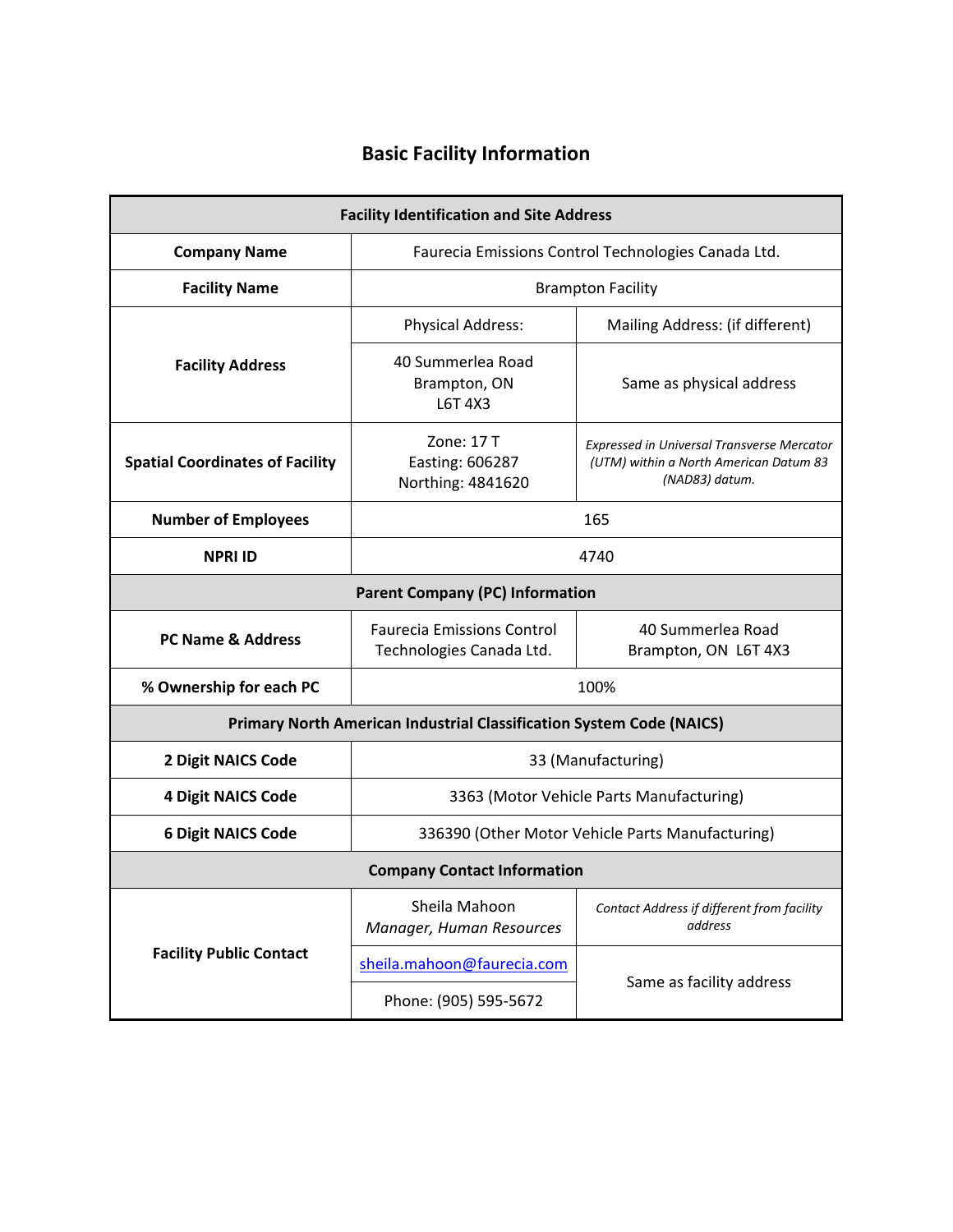## **Faurecia ECT Canada ‐ Brampton Facility Year 2018 TRA Substance Accounting**

## **Annual Report**

| <b>Contaminant Name</b>         | CAS#    | <b>Usage</b> |        |                                  |       |         |                                                      | <b>Creation</b> |  |                                         |       |                       | <b>Contained In Product</b>                |        |                                                  |                                         |       |                     | <b>Air Releases</b>                        |          |      |                                         |      |           | <b>Disposal</b>                                 |             |      |                                         |       |         |                                            |
|---------------------------------|---------|--------------|--------|----------------------------------|-------|---------|------------------------------------------------------|-----------------|--|-----------------------------------------|-------|-----------------------|--------------------------------------------|--------|--------------------------------------------------|-----------------------------------------|-------|---------------------|--------------------------------------------|----------|------|-----------------------------------------|------|-----------|-------------------------------------------------|-------------|------|-----------------------------------------|-------|---------|--------------------------------------------|
|                                 |         | 2018         | 2017   | Difference<br>$(2018 -$<br>2017) | Unit  | Change  | <b>Reason for</b><br>Significant 2018 2017<br>Change |                 |  | <b>Difference</b><br>$(2018 -$<br>2017) |       | $%$ of<br>Unit Change | <b>Reason for</b><br>Significant<br>Change | 2018   | $\begin{array}{c} \n \text{2017} \\ \end{array}$ | <b>Difference</b><br>$(2018 -$<br>2017) | Unit  | <sup>I</sup> Change | <b>Reason for</b><br>Significant<br>Change | 2018     | 2017 | <b>Difference</b><br>$(2018 -$<br>2017) | Unit |           | <b>Reason for</b><br>Significant 2018<br>Change |             | 2017 | <b>Difference</b><br>$(2018 -$<br>2017) | Unit  |         | <b>Reason for</b><br>Significant<br>Change |
| Chromium (and its<br>compounds) | NA - 04 | 16.634       | 18.296 | $-1.661$                         | tonne | $-9.1%$ | < 10%                                                |                 |  |                                         | tonne | N/A                   | N/A                                        | 16.468 | 18.113                                           | $-1.645$                                | tonne | $-9.1%$             | < 10%                                      | 3.99E-06 |      | 8.77E-03 -8.77E-03 tonne                |      | $-100.0%$ | Additional<br>Emission<br>Controls              | 0.166 0.174 |      | $-0.007$                                | tonne | $-4.3%$ | $<$ 10%                                    |

Note: N/A <sup>=</sup> Not Applicable